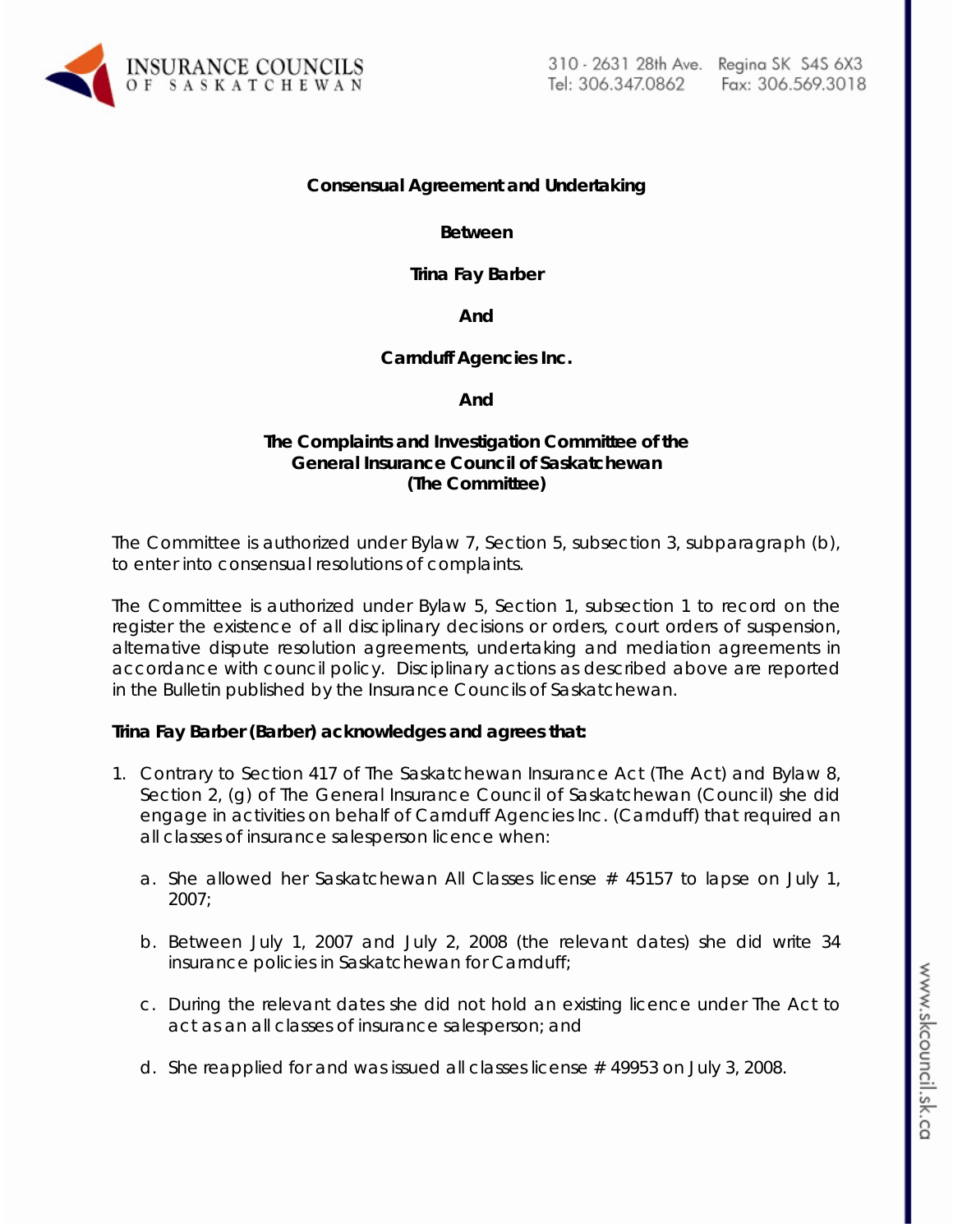# **Carnduff Agencies acknowledges and agrees that:**

- 1. Contrary to Section 418 of *The Act* and Bylaw 8, Section 2, (g) of Council Carnduff did:
	- a. Permit Barber to engage in activities on behalf of Carnduff that required an all classes of insurance salesperson licence.
- 2. Notification from licensing staff that Barber's all classes insurance licence had been cancelled effective July 1, 2007 for failure to renew had been received.

# **Barber and Carnduff acknowledge and agree:**

- 1. That their rights to appear before a Discipline Committee of Council have been explained to them and they fully understand their rights and/or obligations under Bylaw 10;
- 2. To waive their rights to appear before a Discipline Committee and undertake not to exercise any appeal rights they may have under Council Bylaw 10, Section 3 or *The Act,* as it relates to matters set out in this agreement and undertaking.
- 3. That they have been advised by The Committee that it is in their interests to obtain independent legal advice before entering into this consensual agreement and undertaking.

## **Having waived their rights:**

- 1. Barber undertakes to pay a fine in the amount of \$500.00 for engaging in activities on behalf of Carnduff that required an all classes of insurance salesperson licence.
- 2. Carnduff undertakes to pay a fine in the amount of \$500.00 for allowing an unlicensed individual to engage in activities on behalf of Carnduff that required an all classes of insurance salesperson licence.
- 3. Barber and Carnduff undertake to reimburse Council's investigation costs in the amount of \$400.00.

### **The Committee's Agreement**

- 1. The Committee agrees to accept payment of \$1,400.00 representing a fine of \$500.00 for each of Barber and Carnduff and costs of investigation in the amount of \$400.00 as full and final resolution of the complaint against Barber and Carnduff.
- 2. The Committee further agrees to take no further action against Barber and Carnduff for the acknowledged violations of *The Act* and Council's Bylaws or those that are set out in this agreement.